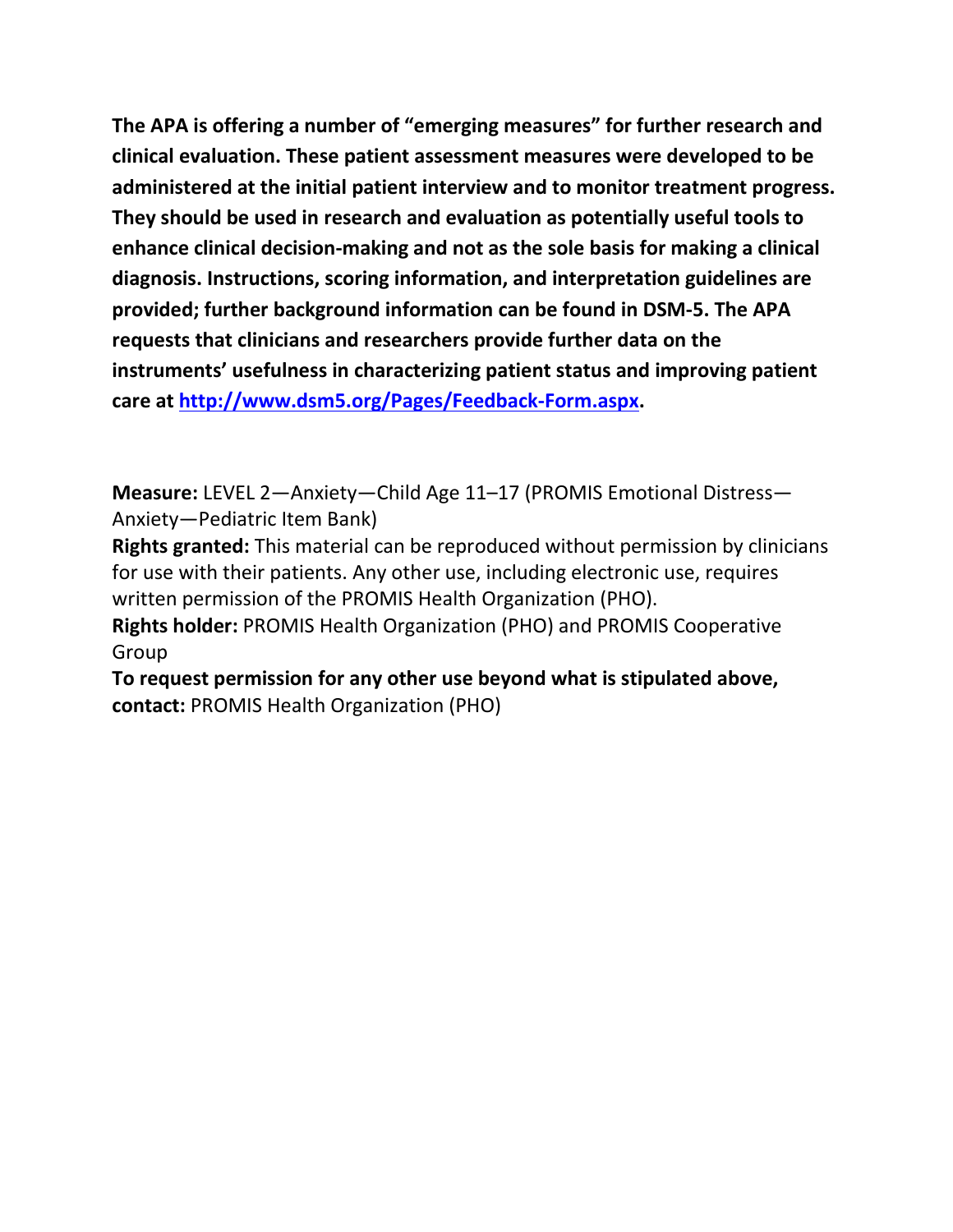## **LEVEL 2—Anxiety—Child Age 11–17\***

\* PROMIS Emotional Distress—Anxiety—Pediatric Item Bank

**Name: \_\_\_\_\_\_\_\_\_\_\_\_\_\_\_\_\_\_\_\_\_\_\_ Age: \_\_\_\_ Sex: Male Female Date:\_\_\_\_\_\_\_\_\_\_\_\_\_**

**Instructions to the child:** On the DSM-5 Level 1 cross-cutting questionnaire that you just completed, you indicated that *during the past 2 weeks* you have been bothered by "feeling nervous, anxious, or scared", "not being able to stop worrying" and/or "not being able to do things you wanted to or should have done because they made you feel nervous" at a mild or greater level of severity. The questions below ask about these feelings in more detail and especially how often you have been bothered by a list of symptoms **during the past 7 days. Please respond to each item by marking**   $({\checkmark}$  or x) one box per row.

|                                                 |                                           |              |                               |                  | <b>Clinician</b><br><b>Use</b> |                                |  |
|-------------------------------------------------|-------------------------------------------|--------------|-------------------------------|------------------|--------------------------------|--------------------------------|--|
| In the past SEVEN (7) DAYS<br><b>Item Score</b> |                                           |              |                               |                  |                                |                                |  |
|                                                 |                                           | <b>Never</b> | <b>Almost</b><br><b>Never</b> | <b>Sometimes</b> | Often                          | <b>Almost</b><br><b>Always</b> |  |
| 1.                                              | I felt like something awful might happen. | $\Box$ 1     | $\Box$ 2                      | $\Box$ 3         | $\Box$ 4                       | $\Box$ 5                       |  |
| 2.                                              | I felt nervous.                           | $\Box$ 1     | $\Box$ 2                      | $\Box$ 3         | $\Box$ 4                       | $\Box$ 5                       |  |
| 3.                                              | I felt scared.                            | $\Box$ 1     | $\Box$ 2                      | $\Box$ 3         | $\Box$ 4                       | $\Box$ 5                       |  |
| 4.                                              | I felt worried.                           | $\Box$ 1     | $\Box$ 2                      | $\Box$ 3         | $\Box$ 4                       | $\Box$ 5                       |  |
| 5.                                              | I worried about what could happen to me.  | $\Box$ 1     | $\Box$ 2                      | $\Box$ 3         | $\Box$ 4                       | $\Box$ 5                       |  |
| 6.                                              | I worried when I went to bed at night.    | $\Box$ 1     | $\Box$ 2                      | $\Box$ 3         | $\Box$ 4                       | $\Box$ 5                       |  |
| 7.                                              | I got scared really easy.                 | $\Box$ 1     | $\Box$ 2                      | $\Box$ 3         | $\Box$ 4                       | $\square$ 5                    |  |
| 8.                                              | I was afraid of going to school.          | $\Box$ 1     | $\Box$ 2                      | $\Box$ 3         | $\Box$ 4                       | $\Box$ 5                       |  |
| 9.                                              | I was worried I might die.                | $\Box$ 1     | $\Box$ 2                      | $\Box$ 3         | $\Box$ 4                       | $\square$ 5                    |  |
| 10.                                             | I woke up at night scared.                | $\Box$ 1     | $\Box$ 2                      | $\Box$ 3         | $\Box$ 4                       | $\Box$ 5                       |  |
| 11.                                             | I worried when I was at home.             | $\Box$ 1     | $\Box$ 2                      | $\Box$ 3         | $\Box$ 4                       | $\Box$ 5                       |  |
| 12.                                             | I worried when I was away from home.      | $\Box$ 1     | $\Box$ 2                      | $\Box$ 3         | $\Box$ 4                       | $\Box$ 5                       |  |
| 13.                                             | It was hard for me to relax.              | $\Box$ 1     | $\Box$ 2                      | $\Box$ 3         | $\Box$ 4                       | $\Box$ 5                       |  |
| <b>Total/Partial Raw Score:</b>                 |                                           |              |                               |                  |                                |                                |  |
| <b>Prorated Total Raw Score:</b>                |                                           |              |                               |                  |                                |                                |  |
| <b>T-Score:</b>                                 |                                           |              |                               |                  |                                |                                |  |

\* The PROMIS measure was developed for and can be used with children ages 8-17 but was tested in children ages 11–17 in the DSM-5 Field Trials. *©2008-2012 PROMIS Health Organization (PHO) and PROMIS Cooperative Group.*

*This material can be reproduced without permission by clinicians for use with their patients.*

*Any other use, including electronic use, requires written permission of the PHO.*